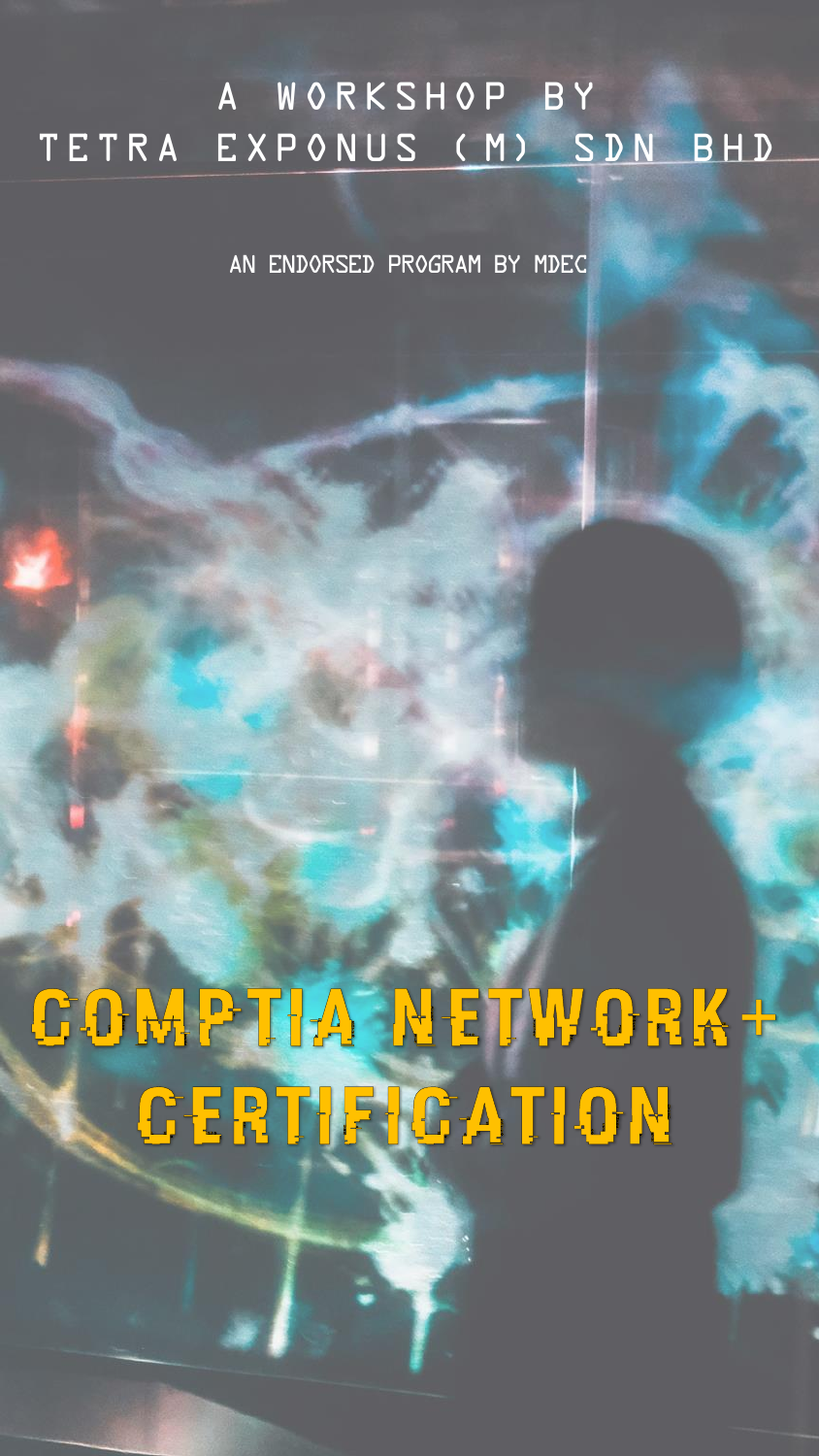CompTIA Network+ helps develop a career in IT infrastructure covering troubleshooting, configuring, and managing networks.

CompTIA Network+ validates the technical skills needed to securely establish, maintain and troubleshoot the essential networks that businesses rely on. Unlike other vendor-specific networking certifications, CompTIA Network+ prepares candidates to support networks on any platform. CompTIA Network+ is the only certification that covers the specific skills that network professionals need. Other certifications are so broad, they don't cover the hands-on skills and precise knowledge needed in today's networking environments.

CompTIA Network+ features flexible training options including self-paced learning, live online training, custom training and labs to advance the career development of IT professionals in network administration.

#### What skills will you learn?

- Networking Fundamentals
- Network Implementations
- Network Operations
- **NETWORK SECURITY**
- Network Troubleshooting

EXAM VOUCHER CERTMASTER INTEGRATED LEARN + LABS  $E-B$  $n$  $n$  $k$ CERTIFIED COMPTIA NETWORK+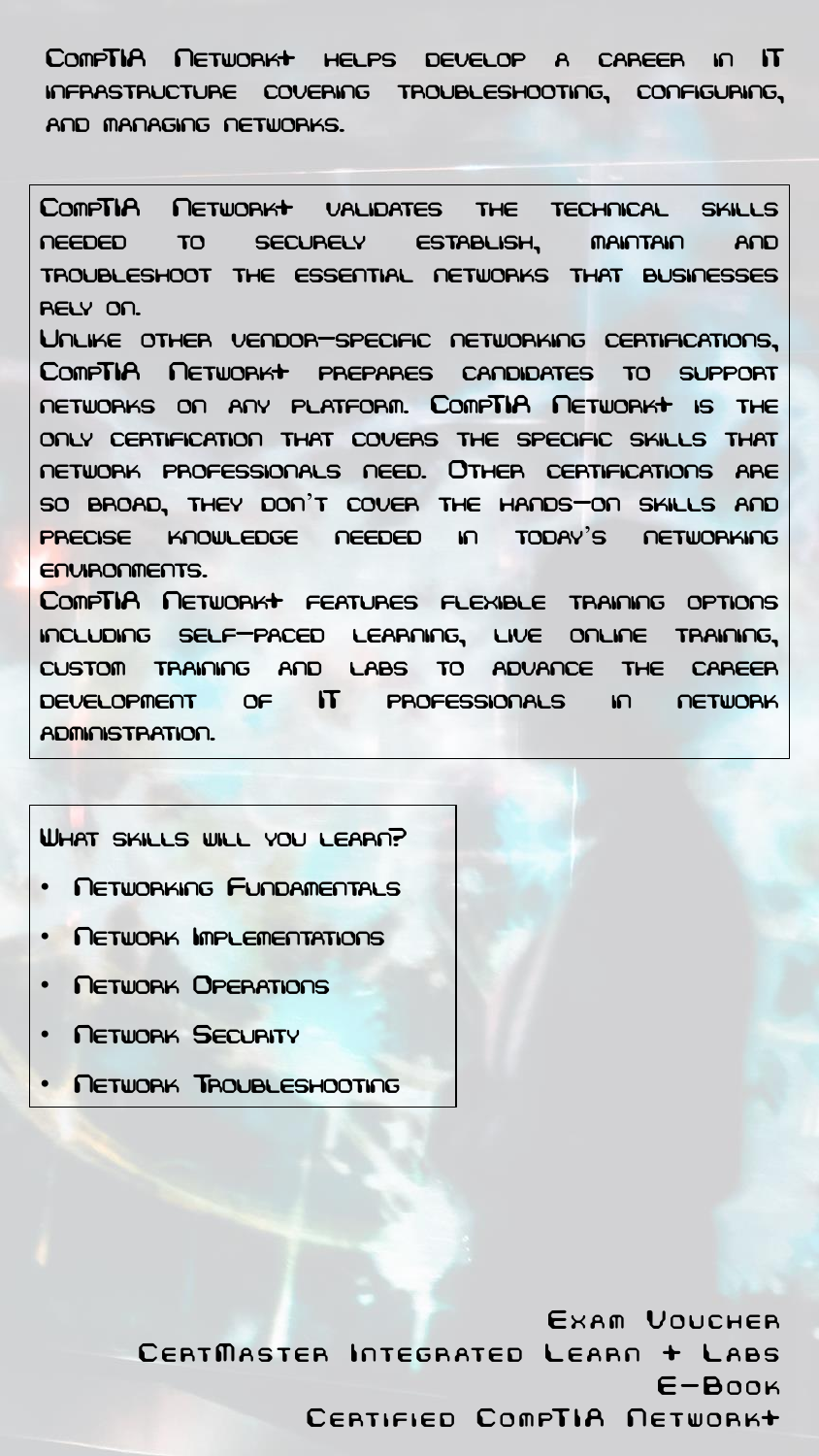#### Course Objectives

In this course, you will describe the major networking technologies and systems of modern networks, and be able to configure, manage, and troubleshoot modern networks.

You will:

- Identify basic network theory concepts and major network communications methods.
- Describe bounded network media.
- dentify unbounded network media.
- Identify the major types of network implementations.
- Identify TCP/IP addressing and data delivery methods.
- Implement routing technologies.
- Identify the major services deployed on TCP/IP networks.
- Identify the infrastructure of a WAN implementation.
- Identify the components used in cloud computing and virtualization.
- Describe basic concepts related to network security.
- PREVENT SECURITY BREACHES.
- Respond to security incidents.
- Identify the components of remote network implementation.
- Identify the tools, methods, and techniques used in managing a network.
- Describe troubleshooting of issues on a network.

#### **OUTLINE**

|                       |                               | MODULE I - LOCAL AREA NETWORKS |
|-----------------------|-------------------------------|--------------------------------|
|                       | MODULE 2 - IP ADDRESSING      |                                |
|                       | MODULE 3 - INTERNETWORKING    |                                |
|                       | MODULE $4$ - Applications and |                                |
| SECURITY              |                               |                                |
|                       | MODULE 5 - OPERATIONS AND     |                                |
| <b>INFRASTRUCTURE</b> |                               |                                |